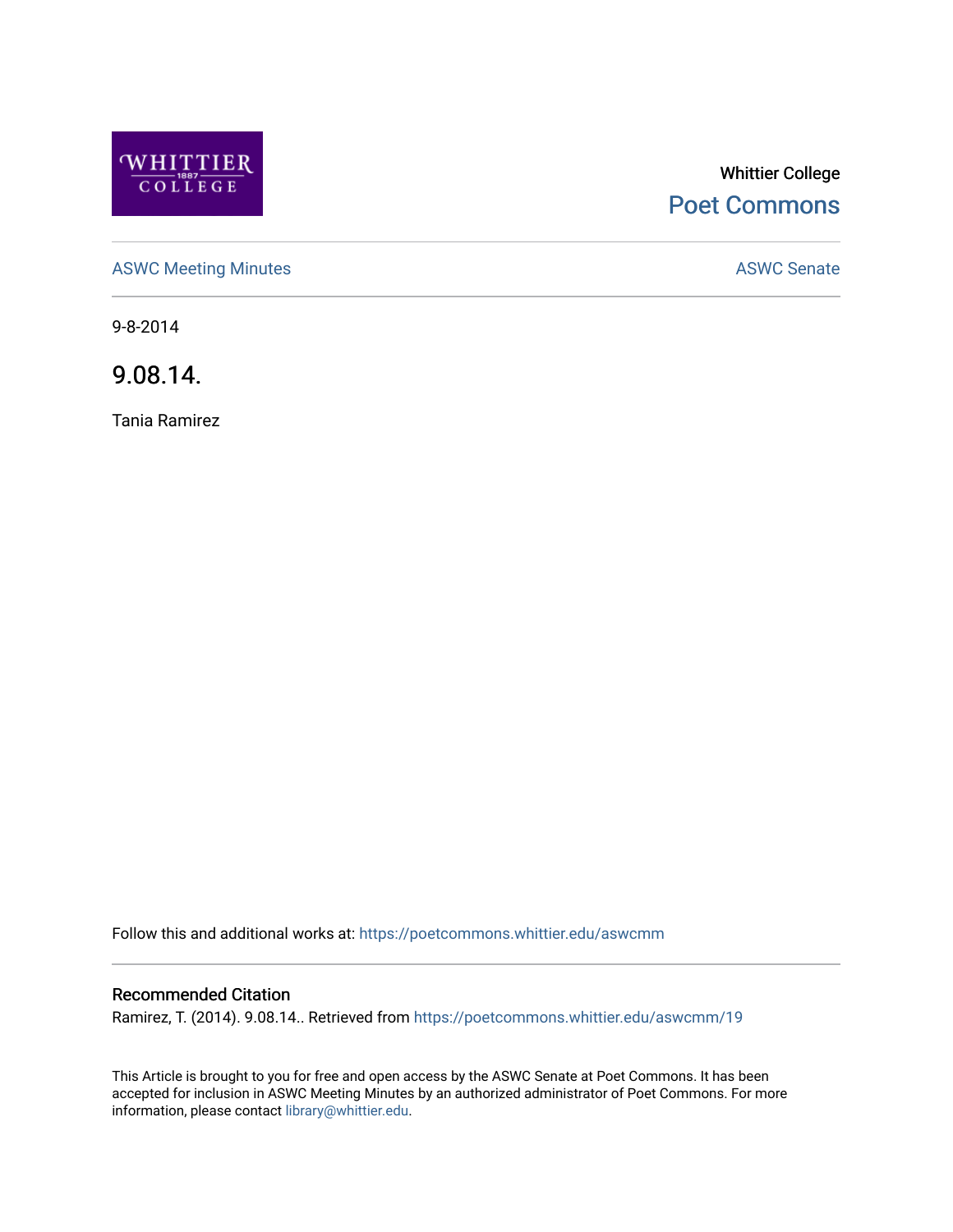

# **Meeting Minutes for September 8, 2014**

# **I.** Meeting is called to order at 7:03 pm

- a. Moment of Silence observed for our Quaker Traditions and for all those who perished in the September  $11<sup>th</sup>$  attacks, thirteen years ago.
- b. Inspirational Quote
	- a. "For all sad words of tongue and pen, the saddest of these, 'It might have been'." -John Greenleaf
	- b. Read by Senator Perez

# **II. Mission Statement**

- a. The ASWC Senate, as the governing body of the Associated Students of Whittier College, is dedicated to the betterment of the college as an institution and as a member of the broader community. The Senate shall assist on-campus clubs and organizations in creating, promoting and implementing dynamic programs and events that involve students and add value to their educational experience. This body will act as an open forum for students to voice their opinions and desires, always keeping the best interests of the ASWC in mind. In all of its actions, the Senate will serve the students first with integrity, dedication, responsibility and humility.
- b. Read by Senator Parada
- **III. Roll Call- Secretary Ramirez**
	- **a.** Present: President Esquer, Vice President Duarte, Treasurer Carlson, Program Board Chair Allman, Director Rashid, Senator Barlow, Senator Vargas, Senator Santacruz, Senator Morgan, Senator Brodnax, Senator Guzman, Senator Butler, Senator Parada, Senator Romero, Senator Perez, Senator Kenny, Senator Murillo, Senator Lendvai, Senator Duong, Senator Meuwissen, Senator Smith, Senator Jones, Senator Hoversten
	- **b.** Absent excused: Senator Jones
	- **c. Unexcused:** Senator Morgan

# **IV. Minutes Amendment/Approval**

- a. Motion to Minutes from May 2013- Senator Romero
	- a. All Minutes will be posted on Org-Sync, under "ASWC Files"

# **V. President's Message- President Esquer**

- a. Welcome Back everyone
- b. Poet Meet N Greet after meeting.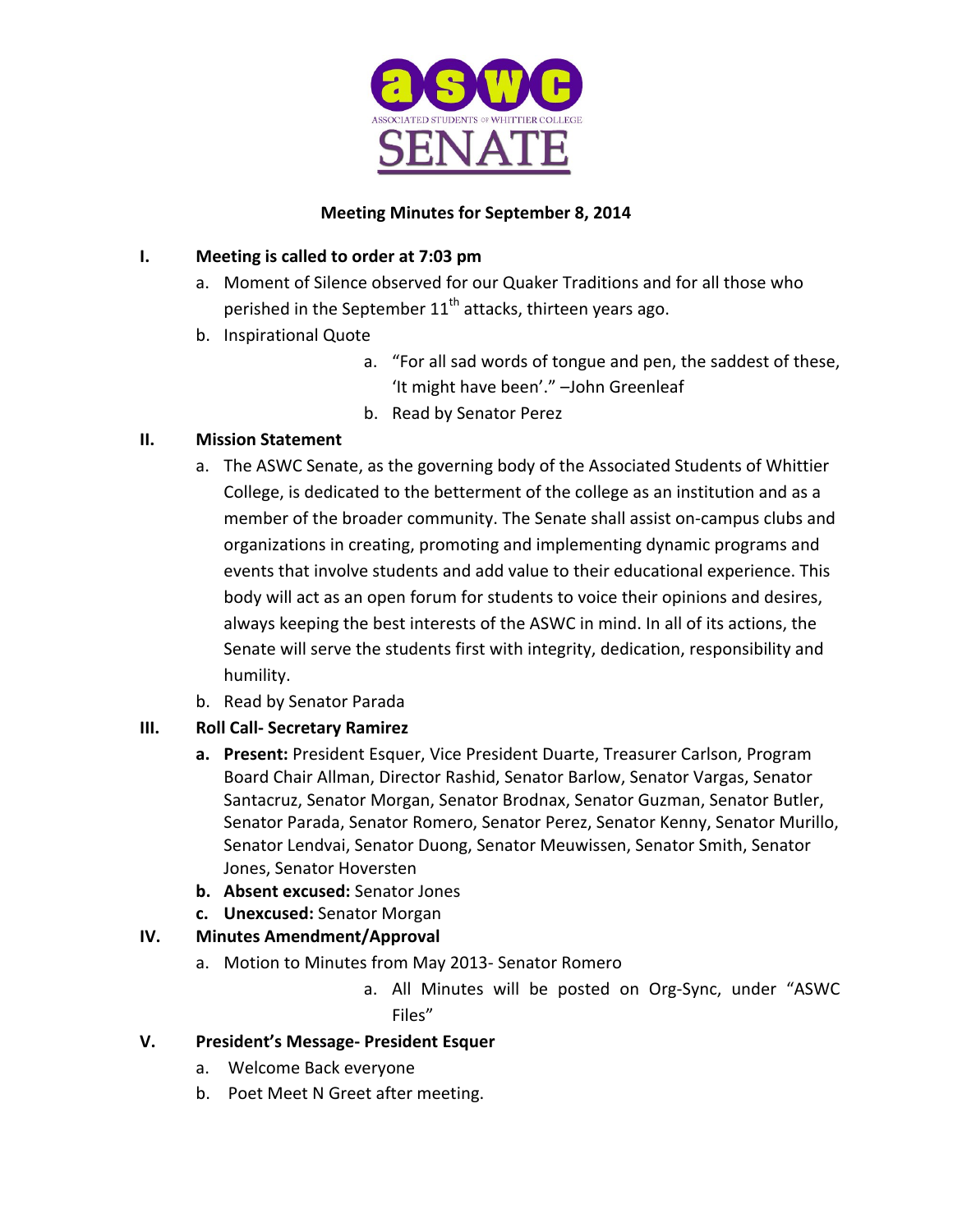- c. "ASWC Address" will take place in two weeks QC and QC TV will be there
- d. Meetings for committees should be established soon.
- e. Attend Activities Fair on Wednesday.

#### **VI. Treasurer's Report- Treasurer Carlson**

| <b>ASWC ACCOUNTS</b>             |                      |
|----------------------------------|----------------------|
| <b>Executive Budget Balance:</b> | \$10,000.00          |
| Reserve Account Balance:         | est.<br>\$26,496.07  |
|                                  | est.                 |
| Total Funds Allocated:           | \$0                  |
| <b>TOTAL ASWC FUNDS:</b>         |                      |
| • General Fund:                  | \$90,000.000<br>est. |
| <b>Total Requests Pending:</b>   |                      |
| • First Readings Pending:        | \$19,617.60          |
| • Second Readings Pending:       | 0.00                 |
| <b>RELATED ACCOUNTS</b>          |                      |
| Program Board Account:           | \$31,000.00<br>est.  |
| Media Council Account:           | \$33,285.00          |

#### **VII. Constituent Reports**

#### **a. (Freshman Class Council President)**

- A. Representative pending.
- **b. Senator Kenny (Off- Campus Rep)**

A. Suggesting program that potentially can link commuters based on address.

**c. Senator Romero (Off-Campus Rep)**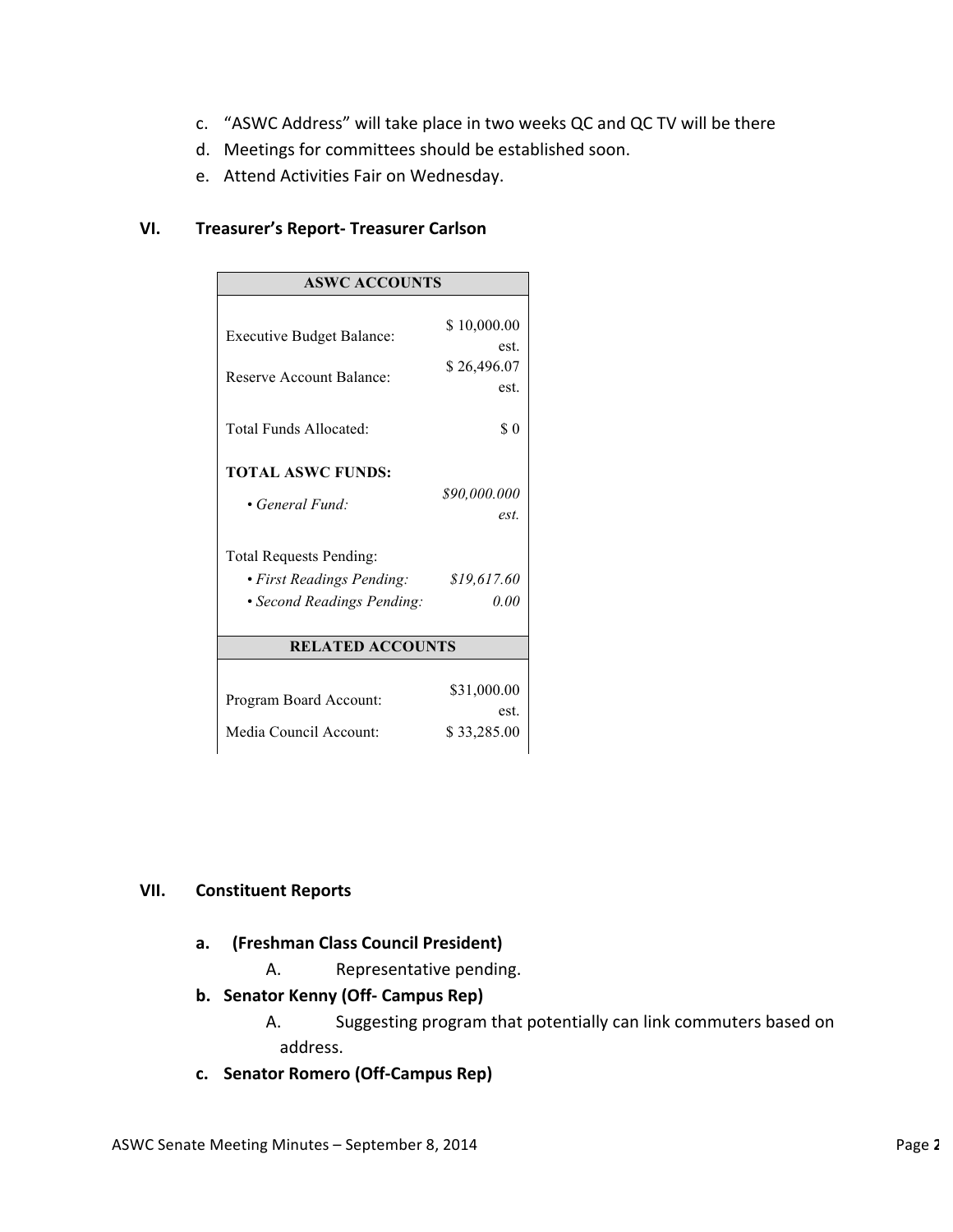- A. Lockers are available to any commuters interested.
- **d. Senator Perez (Off-Campus Rep)**
	- A. Working on comment cards for commuter representatives to pass out to commuters more frequently.
- **e. Senator Meuwissen (Student Body Rep)**

A. Working on comment cards.

- **f. Senator Smith (Student Body Rep)**
	- A. Nothing new to report (Absent)
- **g. Senator Hoversten (Student Body Rep)**
	- A. Working on concerns regarding the spot menu.
	- B. Working with New Dean of Students on insight regarding sexual assault.
- **h. Senator Jones (Student Body Rep)**
	- A. Working to respond to concerns regarding the spot menu.
- **i.** Senator Murillo (Residence Hall rep)
	- A. Nothing new to report.
- **j. Senator Duong (Residence Hall rep)**
	- A. Nothing new to report.
- **k. Senator Lendvai (Residence Hall rep)**
	- A. Nothing new to report.
- **l. Senator Morgan (ICC rep)**
	- A. Nothing new to report (Absent)
- **m. Senator Parada (Social Justice Coalition)**
	- A. Working on building an e-board.
- **n. Senator Guzman (Inter-Society council co chair)**
	- A. Nothing new to report.
- **o. Senator Butler (Inter-Society council co chair)**
	- A. Activities Fair 4:30 to 6 pm Wednesday.

#### **VIII. Committee Reports**

- a. Administrative- Vice President Duarte
	- a. Open for students to join.
	- b. Plan to over look funding code, etc.
- b. Budget- Treasurer Carlson
	- a. First Budget meeting was held talked about new changes in the funding code.
- c. Campus Relations- Dir. Rashid
	- a. Encourages everyone to be at the student activities fair.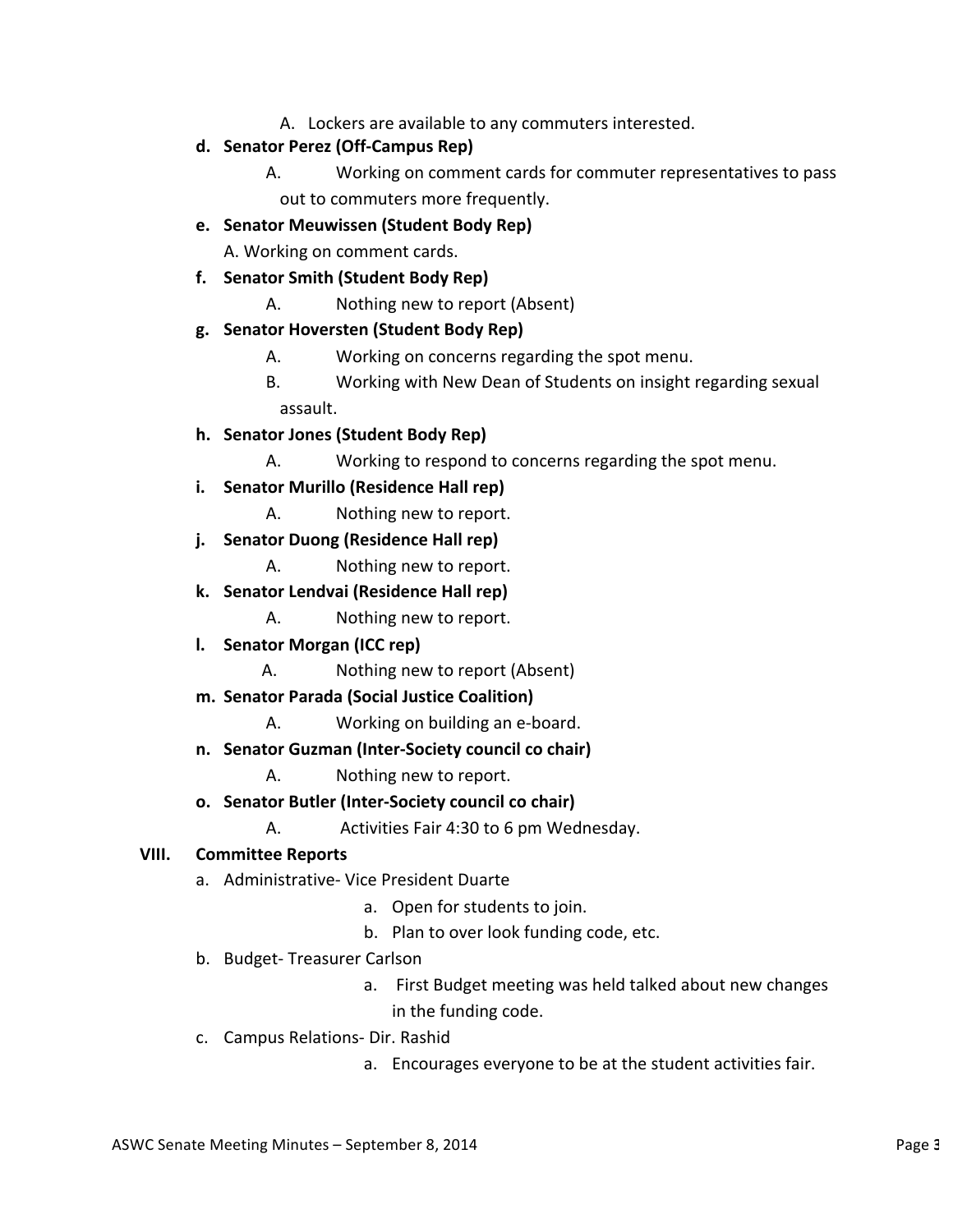- b. Working on bettering communication with student body by appearing at events to be more visible.
- c. If interested in helping meet after meeting.
- d. Elections- Secretary Ramirez
	- a. Freshman Class Council (FCC) elections informational meeting at 5 pm this Thursday in the Senate Office.
- e. Program Board Program Board Chair Allman
	- a. Held first PB meeting.
	- b. Welcome week is still on... check org sync for events
	- c. Home coming right around the corner.
- f. Advocacy- President Esquer
	- a. Spoke with campus safety to deal with incident regarding theater department.
- g. Culinary- Senator Jones
	- a. Nothing new to report.
- h. Environmental- Senator Santacruz
	- a. Nothing new to report.
- i. Student Feedback- Senator Meuwissen
	- a. Working to organize comment boxes.
	- b. Looking into finding new ways to reach the students for example using the bulletin boards more often.
- j. Commuter Senator Perez
	- a. Looking to deal with issues that may arise for commuters.
- k. Campus Safety President Esquer
	- A. If interested in joining meet after senate meeting.
- IX. **Public Voice** This is the portion of the meeting for anyone who is not on the table to address any questions, comments, or concerns.

# X. **First Readings**

- a. **Halloween Excursion by Leap** 
	- A. Event sells out often therefore they wish to continue this event.
	- B. Trip to the Queen Mary's Dark Harbor Thursday October  $23^{rd}$ .
	- C. Total requested \$1, 652 (for 48 students).

# **b.** Wet N Wild by the Metaphonian Society

- A.  $10^{th}$  annual dance.
- B. Will take place September  $20<sup>th</sup>$  at the Campus Courtyard.
- C. Total requested \$5,505.
- D. Request for fast track.
- E. Senator Perez motions to fast track event under letter C.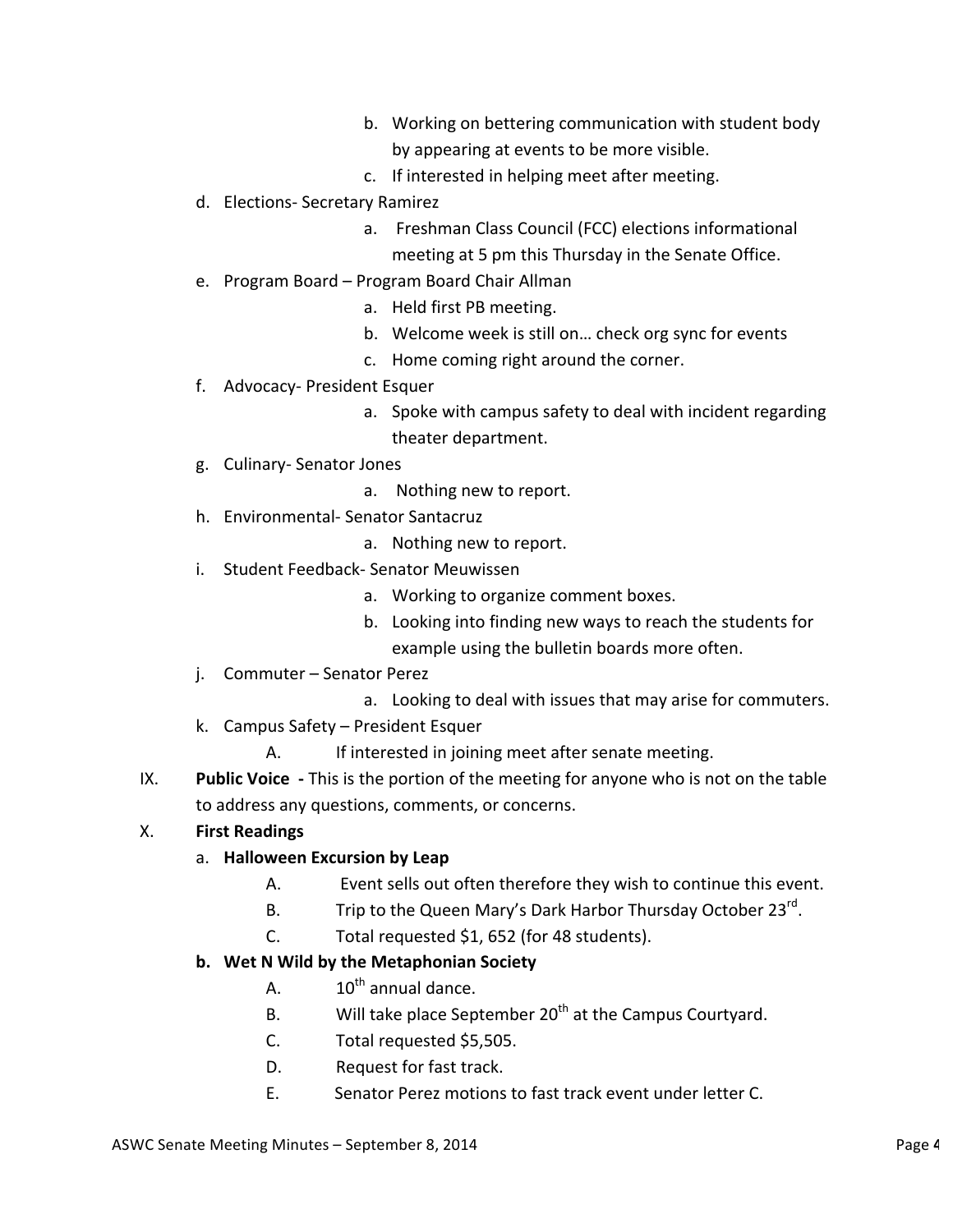## **c. Welcome Back Dance by the William Penn Society**

- A. It's a successful event held every year.
- B. Have done fundraising and this Thursday another fundraiser will

be held at California Grill.

- C. Total requested \$8,646.
- D. Request for Fast track.
- E. Senator Meuwissen moves to fast track event under letter A.

## **d. Dia de los Muertos (Day of the Dead) by MECHA**

- a. Expect about 150 people since commuters will be hosting their event the same day.
- b. Event October  $31<sup>st</sup>$  at the Campus Center 11:30-1:30 pm.
- c. Face painting will be taking place that day!
- d. Total requested \$850.

## **e.** Trip to The Tempest at A Noise Within, Pasadena, by LEAP

- a. 48 tickets will be available to the student body.
- b. Event will take place October  $3^{rd}$  from 7 pm to 11:30 pm.
- c. Total requested \$1,364.
- d. Request to fast track event.
- e. Senator Kenny motions to fast track event under letter B.

#### f. Commuter Lunch by the Commuter Student Association

- a. Open to the entire campus to help commuters connect with residents on campus.
- b. This meeting also provides information to new students to help bring awareness of events on campus.
- c. Event will take place September  $24^{th}$  from 11 to 1 pm at the Campus Center. Expect 170 participants.
- d. Total requested \$1,600.
- e. Point of Information the senate does not fund club meetings.

#### XI. **Daily Calendar Considerations**

#### a. Welcome Back Dance by the William Penn Society

- **a.** Layout of event is planned as to present a show to the audience and to match with what the DJ plays which is one of the main attractions and focus of the event.
- **b.** Senator Parada- asking if Student DJ will volunteer his time to play at the event.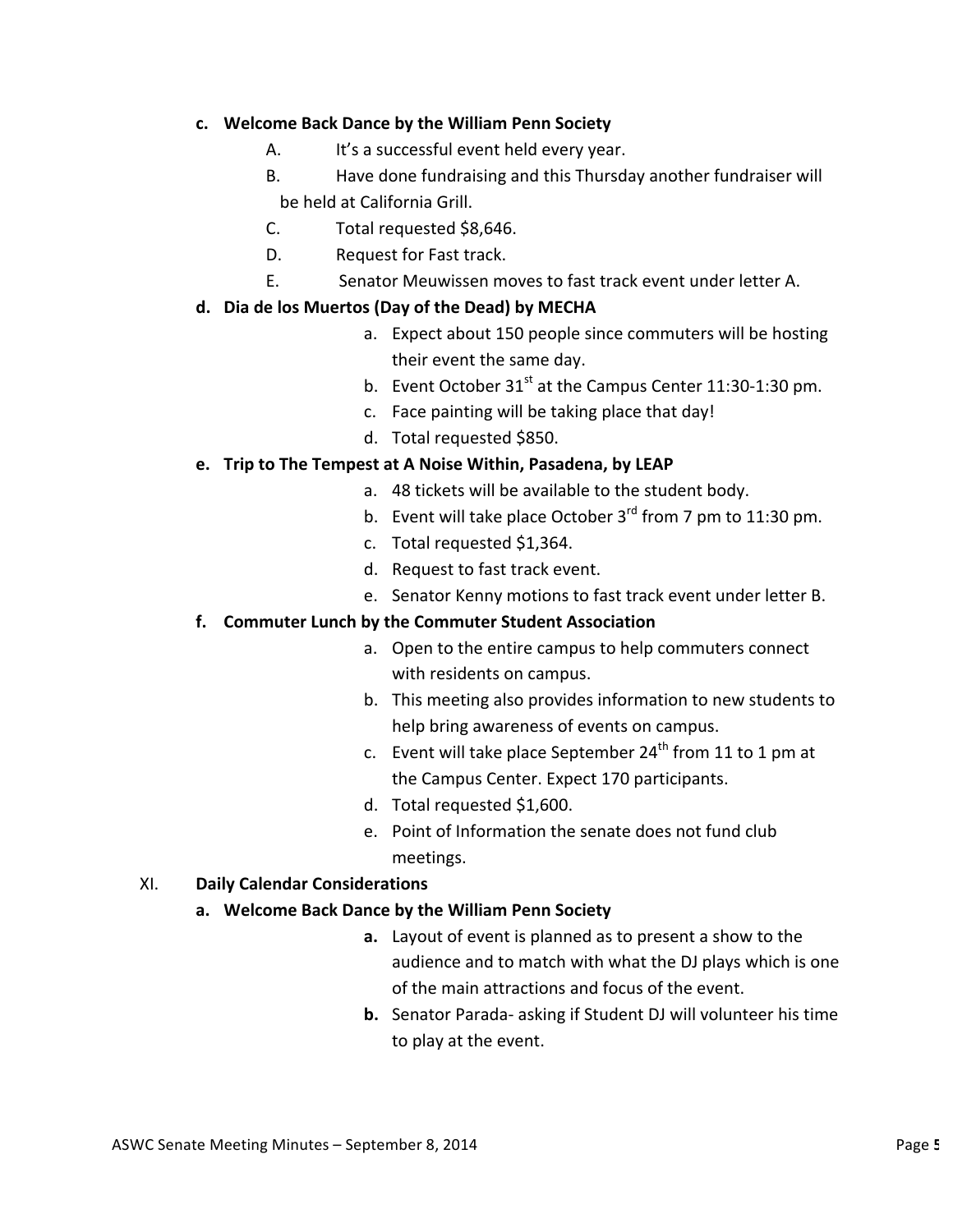- **c.** Senator Vargas- recommends we fund the dance to make it a better experience and successful dance for students since it's the first dance held.
- **d.** Senator Parada- is it possible to purchase lights for all dances to be used by societies?
- **e.** Senator Kenny- Point of Information. Think about where would to store them, etc. Recommends talking about it possibly coming up with a system of some sort.
- **f.** Senator Hovertsen- recommends a total of \$7,846.60
- **g.** Senator Vargas- objects Senator Hoversten recommendation and suggest requested amount of \$8,646.60
- **h.** Senator Butler- if DJ is not funded the dance will not be as successful since the dance date is soon.
- **i.** Senator Hoversten-We shouldn't disregard limitations from the constitution.
- **j.** Senator Vargas-student DJ should not be discriminated for being part of the society who is hosting the event. He will DJ as a student therefore he should be treated equally since he is a student and have the option of being paid.
- **k.** Senator Duong- P.O.I. one of the other DJs will be volunteering an hr.
- **l.** All those in favor of Senator Vargas recommendation of  $$8,646 - (10 for; 1 against, 2 abstaining).$

# **b.** The Tempest at A Noise Within, Pasadena

- **a.** Believe event would be great to relate text read in class to a live performance.
- **b.** Senator Kenny motions to fund event in the requested amount of \$1,364.

# **c. Wet N Wild by the Metaphonian Society**

- **a.** Working with new company to make event better since I past event foam caused some irritations.
- **b.** Request to fund bungee bull because it's a major part of the event hence event being called "Wet N Wild"
- **c.** Senator Perez- motions to fund event in requested amount of \$5,505